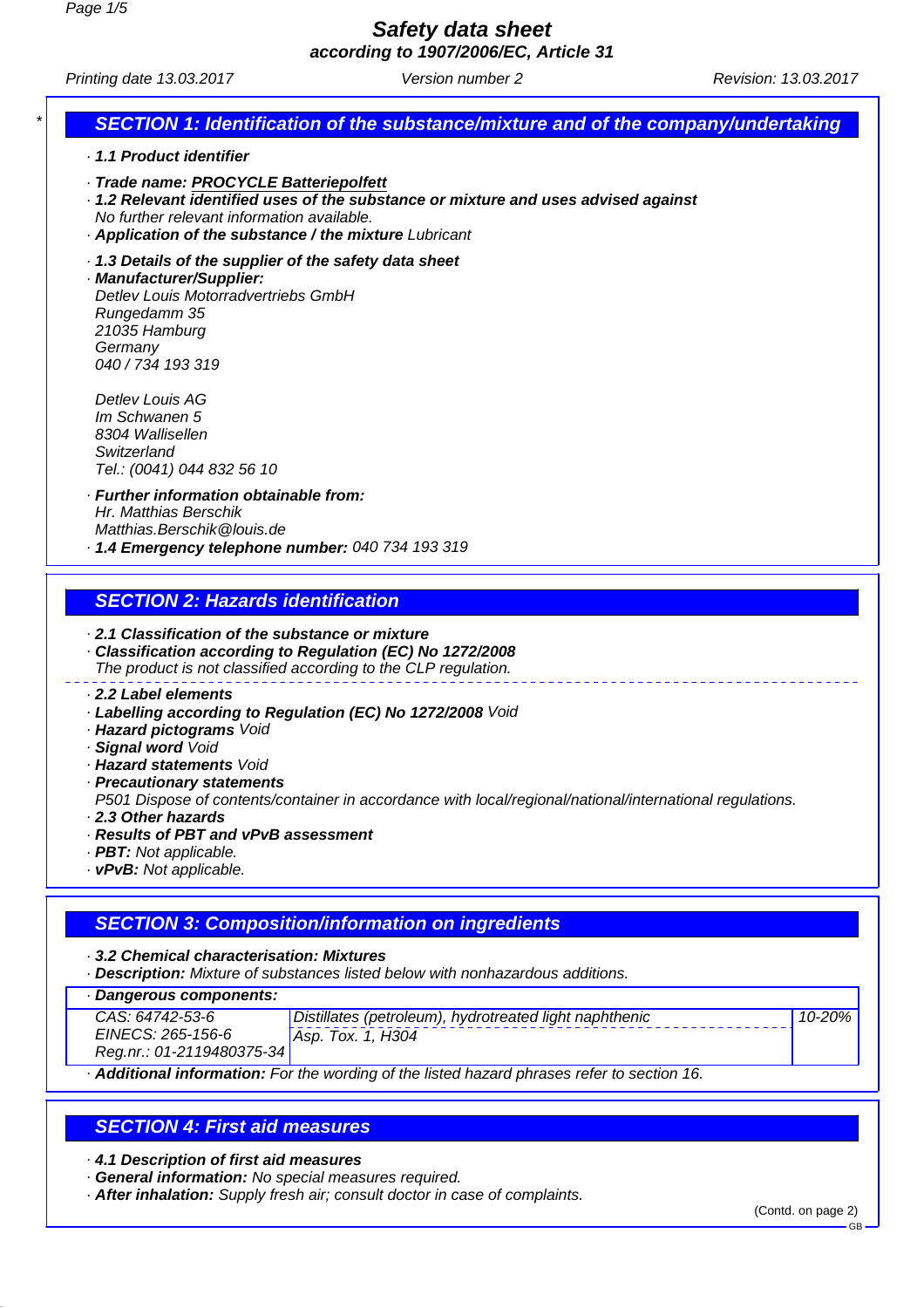**according to 1907/2006/EC, Article 31**

Printing date 13.03.2017 **Version number 2** Revision: 13.03.2017

(Contd. of page 1)

#### **Trade name: PROCYCLE Batteriepolfett**

- · **After skin contact:** Immediately wash with water and soap and rinse thoroughly.
- · **After eye contact:** Rinse opened eye for several minutes under running water. · **After swallowing:**

Do not induce vomiting; call for medical help immediately. If symptoms persist consult doctor.

- · **4.2 Most important symptoms and effects, both acute and delayed** No further relevant information available.
- · **4.3 Indication of any immediate medical attention and special treatment needed** No further relevant information available.
- **SECTION 5: Firefighting measures**
- · **5.1 Extinguishing media**
- · **Suitable extinguishing agents:** Use fire extinguishing methods suitable to surrounding conditions.
- · **5.2 Special hazards arising from the substance or mixture** No further relevant information available.
- · **5.3 Advice for firefighters**
- · **Protective equipment:** No special measures required.

# **SECTION 6: Accidental release measures**

- · **6.1 Personal precautions, protective equipment and emergency procedures** Not required.
- · **6.2 Environmental precautions:** Do not allow to enter sewers/ surface or ground water.
- · **6.3 Methods and material for containment and cleaning up:**

Absorb with liquid-binding material (sand, diatomite, acid binders, universal binders, sawdust).

· **6.4 Reference to other sections**

See Section 7 for information on safe handling.

See Section 8 for information on personal protection equipment.

See Section 13 for disposal information.

## **SECTION 7: Handling and storage**

· **7.1 Precautions for safe handling** No special measures required.

- · **Information about fire and explosion protection:** No special measures required.
- · **7.2 Conditions for safe storage, including any incompatibilities**
- · **Storage:**
- · **Requirements to be met by storerooms and receptacles:** No special requirements.
- · **Information about storage in one common storage facility:** Not required.
- · **Further information about storage conditions:** None.

· **7.3 Specific end use(s)** No further relevant information available.

## **SECTION 8: Exposure controls/personal protection**

· **Additional information about design of technical facilities:** No further data; see item 7.

· **8.1 Control parameters**

· **Ingredients with limit values that require monitoring at the workplace:**

The product does not contain any relevant quantities of materials with critical values that have to be monitored at the workplace.

· **Additional information:** The lists valid during the making were used as basis.

· **8.2 Exposure controls**

- · **Personal protective equipment:**
- · **General protective and hygienic measures:**

The usual precautionary measures are to be adhered to when handling chemicals.

- · **Respiratory protection:** Not required.
- · **Protection of hands:** Protective gloves

(Contd. on page 3)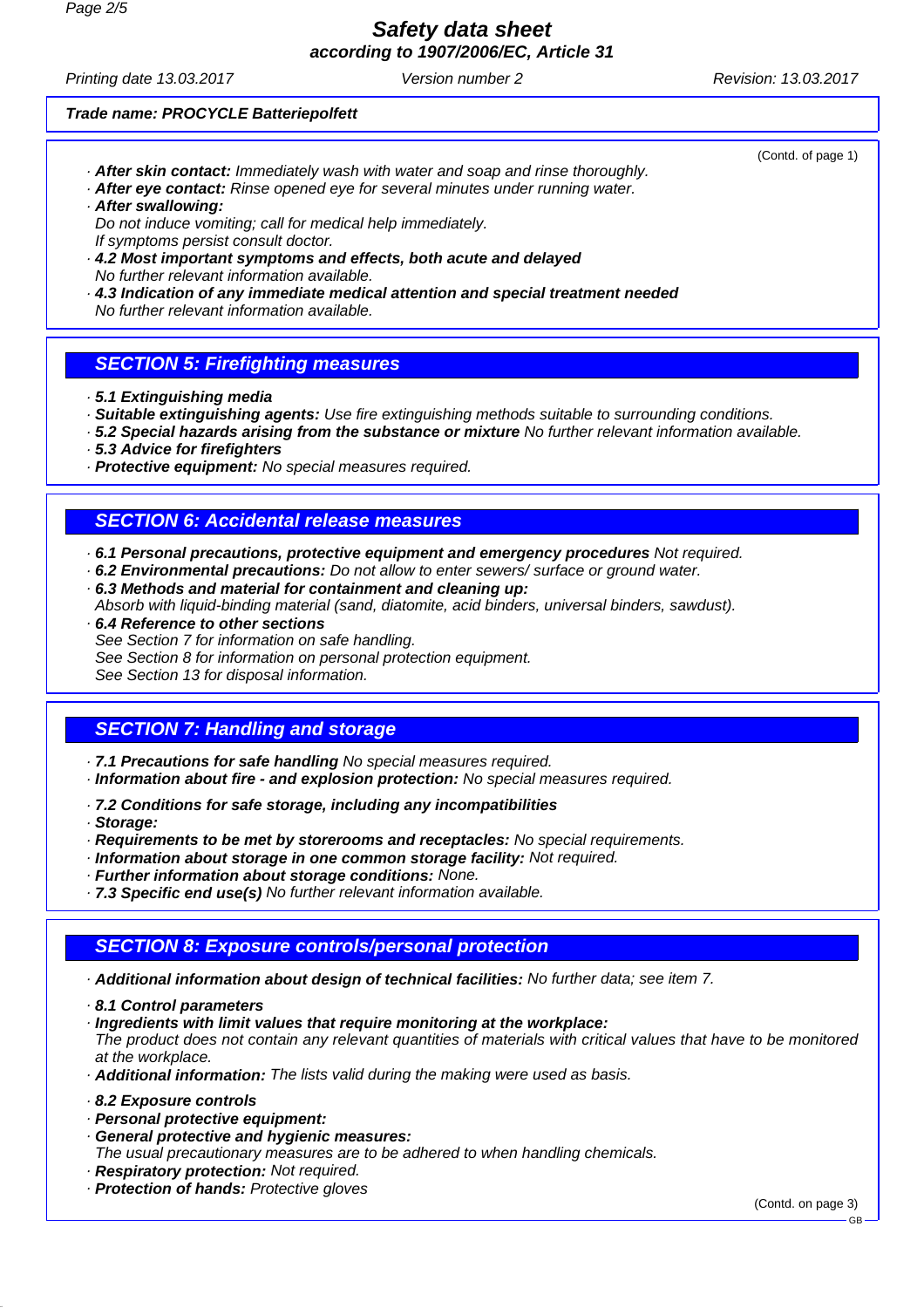**according to 1907/2006/EC, Article 31**

Printing date 13.03.2017 **Version number 2** Revision: 13.03.2017

(Contd. of page 2)

### **Trade name: PROCYCLE Batteriepolfett**

### · **Material of gloves**

PVC or PE gloves

Recommended thickness of the material:  $\geq 1$  mm

The selection of the suitable gloves does not only depend on the material, but also on further marks of quality and varies from manufacturer to manufacturer. As the product is a preparation of several substances, the resistance of the glove material can not be calculated in advance and has therefore to be checked prior to the application.

### · **Penetration time of glove material**

Value for the permeation: Level  $\geq 6$ 

The exact break through time has to be found out by the manufacturer of the protective gloves and has to be observed.

· **Eye protection:** Goggles recommended during refilling

### **SECTION 9: Physical and chemical properties**

| · 9.1 Information on basic physical and chemical properties<br>· General Information                           |                                                                        |
|----------------------------------------------------------------------------------------------------------------|------------------------------------------------------------------------|
| · Appearance:                                                                                                  |                                                                        |
| Form:                                                                                                          | Pasty                                                                  |
| Colour:<br>· Odour:                                                                                            | Red<br>Characteristic                                                  |
| Odour threshold:                                                                                               | Not determined.                                                        |
| · pH-value:                                                                                                    | Not determined.                                                        |
| Change in condition<br>Melting point/freezing point:<br>Initial boiling point and boiling range: Undetermined. | Undetermined.                                                          |
| · Flash point:                                                                                                 | $>100$ °C                                                              |
| · Flammability (solid, gas):                                                                                   | Not applicable.                                                        |
| Decomposition temperature:                                                                                     | Not determined.                                                        |
| · Auto-ignition temperature:                                                                                   | Product is not selfigniting.                                           |
| · Explosive properties:                                                                                        | Product does not present an explosion hazard.                          |
| · Explosion limits:                                                                                            |                                                                        |
| Lower:                                                                                                         | Not determined.                                                        |
| <b>Upper:</b>                                                                                                  | Not determined.                                                        |
| · Vapour pressure:                                                                                             | Not determined.                                                        |
| · Density at 20 ℃:                                                                                             | 0.9 g/cm <sup>3</sup>                                                  |
| · Relative density<br>· Vapour density                                                                         | Not determined.<br>Not determined.                                     |
| · Evaporation rate                                                                                             | Not determined.                                                        |
| · Solubility in / Miscibility with                                                                             |                                                                        |
| water:                                                                                                         | Not miscible or difficult to mix.                                      |
| · Partition coefficient: n-octanol/water:                                                                      | Not determined.                                                        |
| · Viscosity:                                                                                                   |                                                                        |
| Dynamic:                                                                                                       | Not determined.                                                        |
| Kinematic at 40 °C:<br>· 9.2 Other information                                                                 | $>20.5$ mm $\frac{2}{s}$<br>No further relevant information available. |
|                                                                                                                |                                                                        |

## **SECTION 10: Stability and reactivity**

· **10.1 Reactivity** No further relevant information available.

(Contd. on page 4)

GB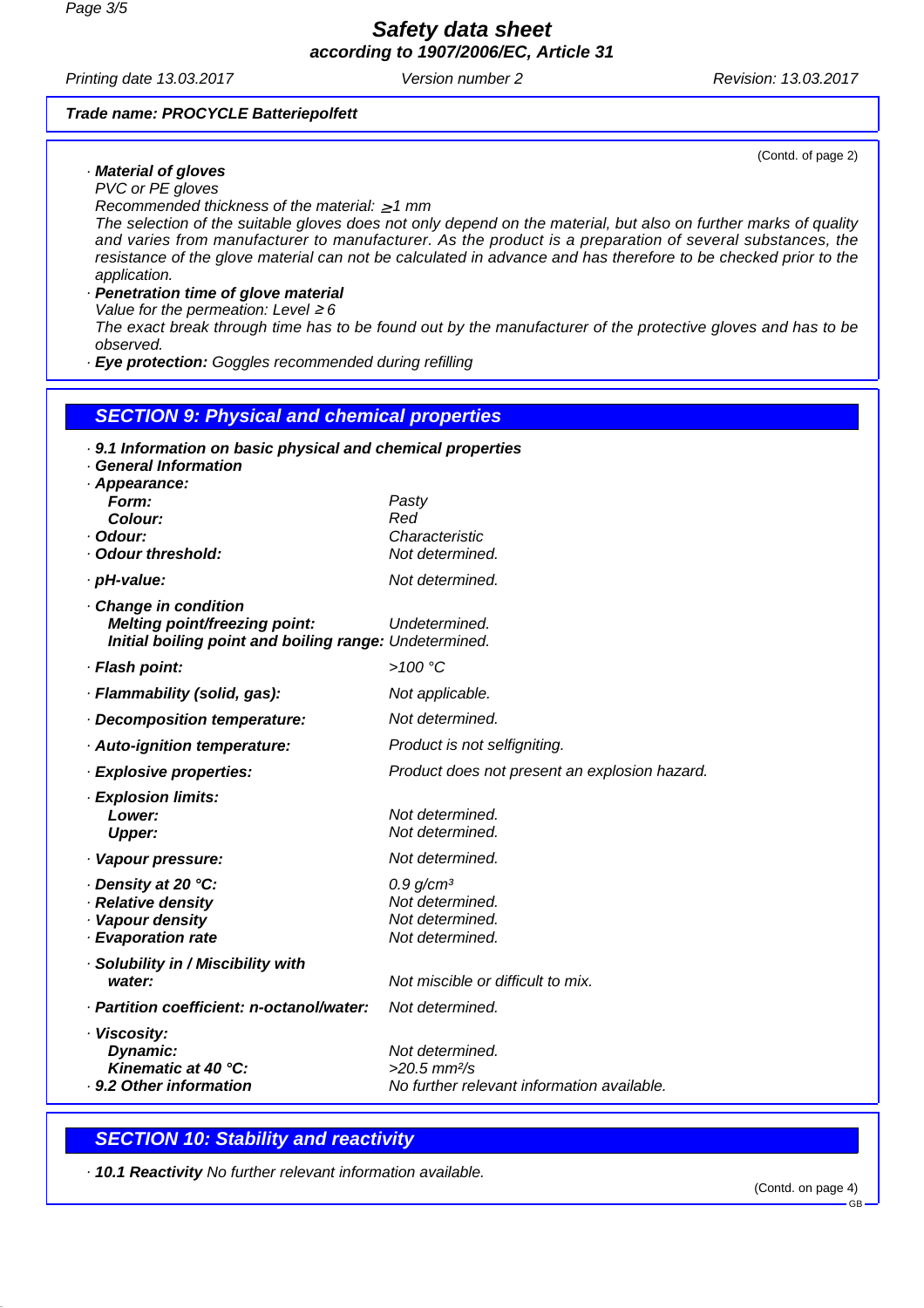**according to 1907/2006/EC, Article 31**

Printing date 13.03.2017 **Version number 2** Revision: 13.03.2017

(Contd. of page 3)

**Trade name: PROCYCLE Batteriepolfett**

- · **10.2 Chemical stability**
- · **Thermal decomposition / conditions to be avoided:** No decomposition if used according to specifications.
- · **10.3 Possibility of hazardous reactions** No dangerous reactions known.
- · **10.4 Conditions to avoid** No further relevant information available.
- · **10.5 Incompatible materials:** No further relevant information available.
- · **10.6 Hazardous decomposition products:** No dangerous decomposition products known.

### **SECTION 11: Toxicological information**

- · **11.1 Information on toxicological effects**
- · **Acute toxicity** Based on available data, the classification criteria are not met.
- · **Primary irritant effect:**
- · **Skin corrosion/irritation** Based on available data, the classification criteria are not met.
- · **Serious eye damage/irritation** Based on available data, the classification criteria are not met.
- · **Respiratory or skin sensitisation** Based on available data, the classification criteria are not met.
- · **CMR effects (carcinogenity, mutagenicity and toxicity for reproduction)**
- · **Germ cell mutagenicity** Based on available data, the classification criteria are not met.
- · **Carcinogenicity** Based on available data, the classification criteria are not met.
- · **Reproductive toxicity** Based on available data, the classification criteria are not met.
- · **STOT-single exposure** Based on available data, the classification criteria are not met.
- · **STOT-repeated exposure** Based on available data, the classification criteria are not met.
- · **Aspiration hazard** Based on available data, the classification criteria are not met.

## **SECTION 12: Ecological information**

- · **12.1 Toxicity**
- · **Aquatic toxicity:** No further relevant information available.
- · **12.2 Persistence and degradability** No further relevant information available.
- · **12.3 Bioaccumulative potential** No further relevant information available.
- · **12.4 Mobility in soil** No further relevant information available.
- · **Additional ecological information:**
- · **General notes:**

Water hazard class 1 (German Regulation) (Self-assessment): slightly hazardous for water Do not allow undiluted product or large quantities of it to reach ground water, water course or sewage system.

- · **12.5 Results of PBT and vPvB assessment**
- · **PBT:** Not applicable.
- · **vPvB:** Not applicable.
- · **12.6 Other adverse effects** No further relevant information available.

# **SECTION 13: Disposal considerations**

- · **13.1 Waste treatment methods**
- · **Recommendation** Smaller quantities can be disposed of with household waste.
- · **Uncleaned packaging:**
- · **Recommendation:** Disposal must be made according to official regulations.

| <b>SECTION 14: Transport information</b>                                     |      |                                  |
|------------------------------------------------------------------------------|------|----------------------------------|
| . 14.1 UN-Number<br>· ADR, ADN, IMDG, IATA<br>· 14.2 UN proper shipping name | Void |                                  |
| · ADR, ADN, IMDG, IATA                                                       | Void | (Contd. on page 5)<br>$-$ GB $-$ |